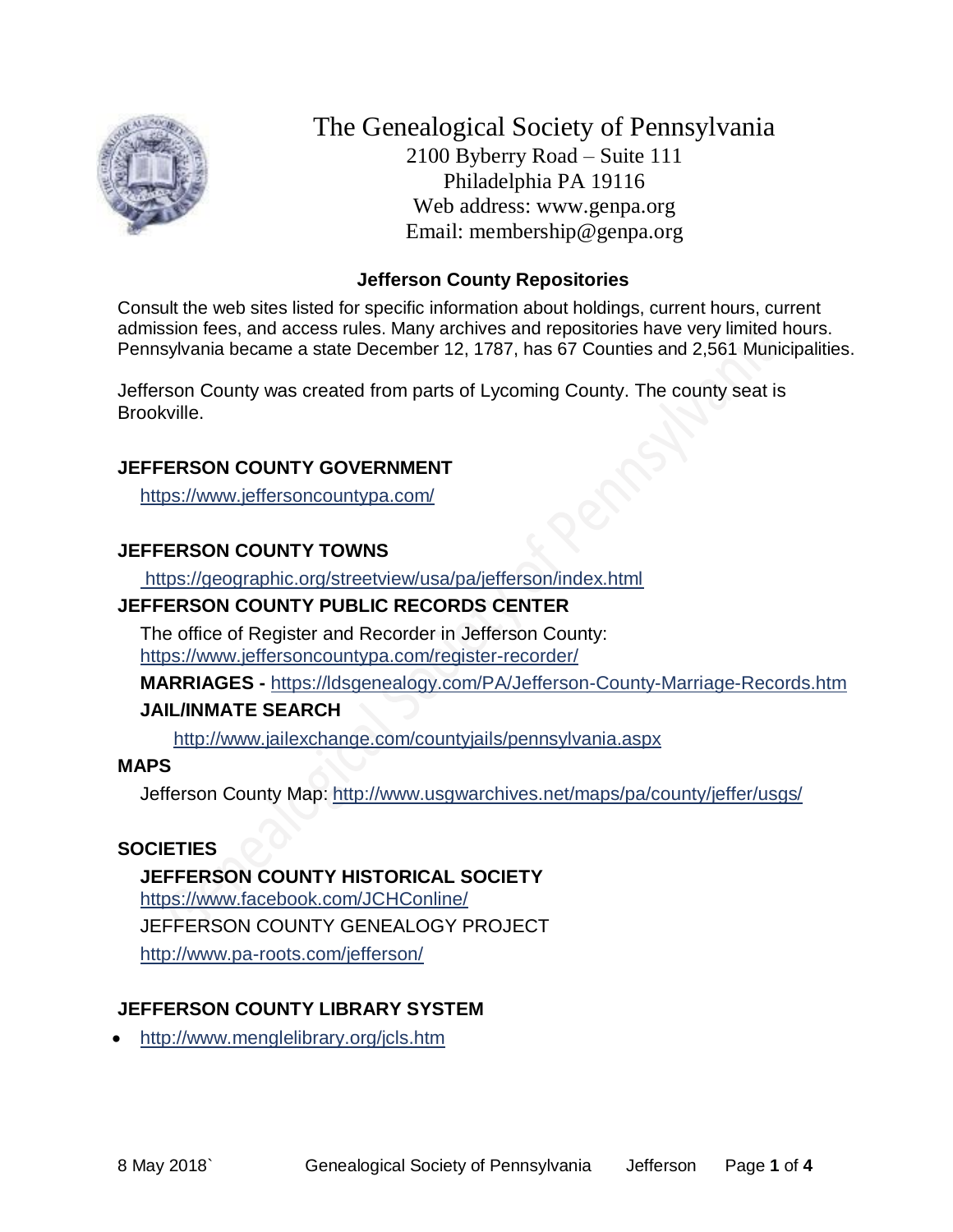# **RESOURCES**

- **Genealogical Society of Pennsylvania GSP** [http://GenPA.org](http://genpa.org/) **GSP Research** <https://genpa.org/research/>
- PAGenWeb **Jefferson** County <http://www.pagenweb.org/~jefferson/>
- Obituaries –
- **LDS** <http://ldsgenealogy.com/PA> [http://www.newspaperobituaries.net/pennsylvania/jefferson\\_county\\_obituaries.htm](http://www.newspaperobituaries.net/pennsylvania/jefferson_county_obituaries.htm)
- County Newspapers
	- o *Punxsutawney Spirit* <http://www.punxsutawneyspirit.com/>
	- o *Jeffersonian Democrat*[http://www.thecourierexpress.com/jeffersonian\\_democrat/](http://www.thecourierexpress.com/jeffersonian_democrat/)
	- o *Explore Jefferson* <http://www.explorejeffersonpa.com/>
- **Random Acts of Kindness** <https://www.raogk.org/>
- **Family Search LDS:** <https://familysearch.org/>Free site but does require a login Collection List <https://familysearch.org/search/collection/list> [https://www.familysearch.org/wiki/en/Jefferson\\_County,\\_Pennsylvania\\_Genealogy#Orphans.27](https://www.familysearch.org/wiki/en/Jefferson_County,_Pennsylvania_Genealogy%23Orphans.27_Court) [\\_Court](https://www.familysearch.org/wiki/en/Jefferson_County,_Pennsylvania_Genealogy%23Orphans.27_Court)
- **Collections at the Historical Society of Pennsylvania HSP**  <http://hsp.org/collections>
	- HSP is membership based and there is a fee 1300 Locust Street, Philadelphia, PA 19107 215-732-6200 ext. 235 or [membership@hsp.org](mailto:membership@hsp.org)
- **RG-47. RECORDS OF THE COUNTY GOVERNMENTS** Guide to African American Resources at the Pennsylvania State Archives <http://www.phmc.state.pa.us/bah/aaGuide/AA-RG-47.html>
- **National Archives of Philadelphia** (**NARA**) Mid Atlantic Region: [http://www.nara.gov/research\\_rooms/mid\\_atlantic/](http://www.nara.gov/research_rooms/mid_atlantic/) **Records Request Process**

National Archives 14700 Townsend Road Philadelphia, Pennsylvania 19154-1096 Telephone: (215) 305-2044 Fax: (215) 305-2038 E-mail: [philadelphia.archives@nara.gov](mailto:philadelphia.archives@nara.gov) <https://wwwarchives.gov/philadelphia>

#### **Naturalizations: NARA**

Pennsylvania: Philadelphia, 1790-1991; Pittsburgh, 1820-1979; Erie, 1940-1972; Scranton, 1901-1990; Wilkes-Barre, 1943-1972; Williamsport, 1909-1913; and Harrisburg, 1911-1917

## **MILITARY**

The National Archives at Philadelphia (**NARA**), through its partners Ancestry.com and Fold3.com, provides access to records relating to the military service of individuals from the American Revolution through World War II. Please note that Official Military Personnel Files from World War I to the present are held by the National Archives at St. Louis. <https://www.archives.gov/st-louis>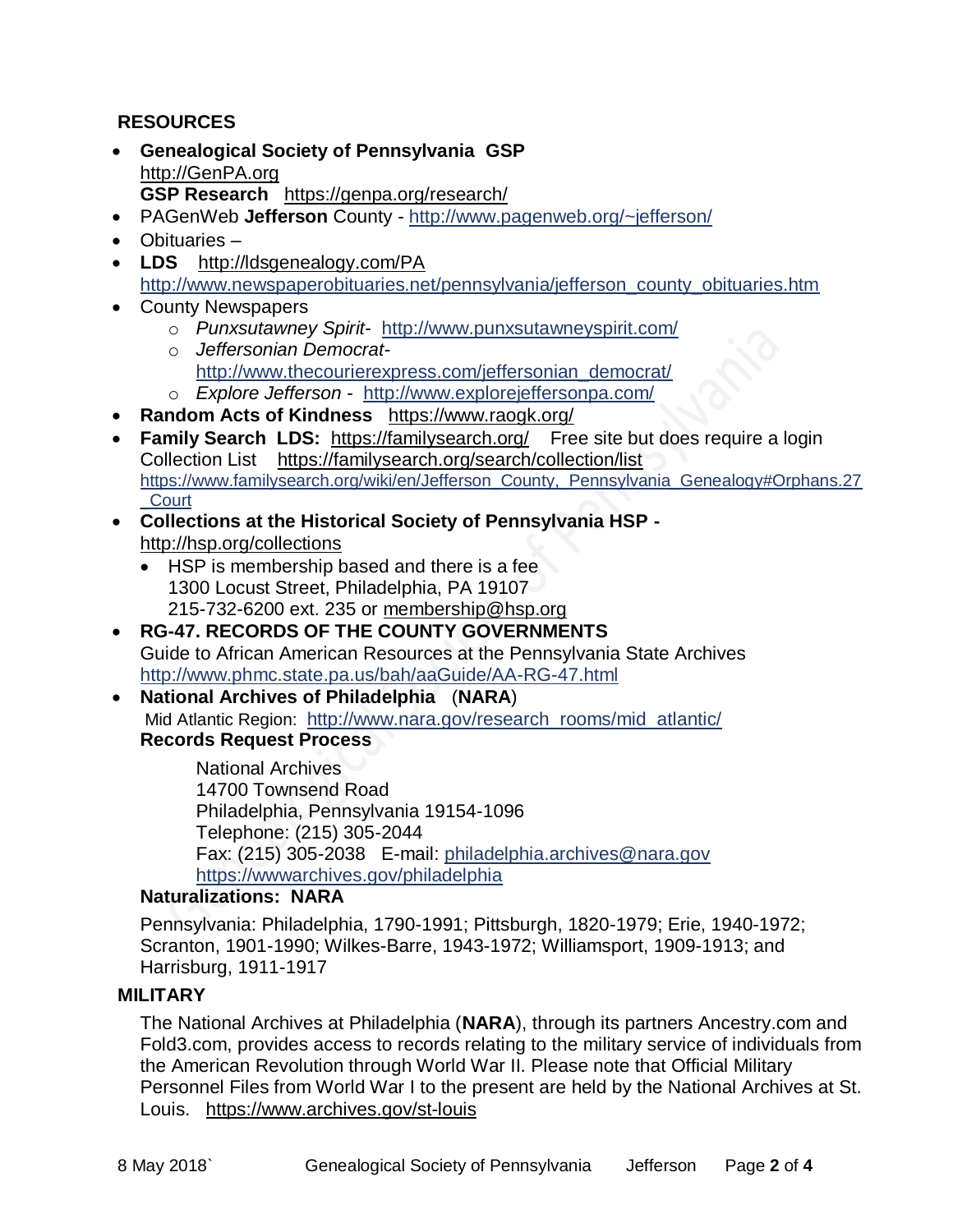World War I and World War II, Fourth Enumeration Draft Cards can also be accessed through our partner sites. In addition, Records of the Selective Service System, 1940- 1969, for individuals from Delaware, Maryland, Pennsylvania, Virginia, and West Virginia are available from the National Archives at St. Louis. Copies of World War I draft cards can be requested from the National Archives at Atlanta [\(Atlanta.archives@nara.gov](mailto:Atlanta.archives@nara.gov) ).

For information on obtaining World War II era and later draft cards, please see <http://www.archives.gov/st-louis/archival-programs/other-records/selective-service.html> <https://www.archives.gov/philadelphia/public/family-history.html#military>

#### **Pennsylvania Military Records Research Guide**

<https://www.raogk.org/pennsylvania-genealogy/pa-military-records/>

#### **Probate – Wills Administrations**

Probate records may include Person's exact death date, Names of the family members, Family relationships, Names of spouses of children, Residences, Adoption or guardianship of minor children or dependents, Worth of the property and land holdings, Evidence of occupation, religion, or military service

## **Family Search:** Pennsylvania Probate Records, 1683-1994 <https://familysearch.org/>

This collection includes probate records created in Pennsylvania counties. The records include wills, estate records and indexes.

## **State of Pennsylvania Vital Records**

The **Pennsylvania State Archives** collects, preserves and makes available for study the permanently-valuable public records of the Commonwealth, with particular attention given to the records of state government.

Mailing address: 350 North Street Harrisburg, PA 17120 Email: Email PA State Archives Phone: (717) 783-3281

GPS address: 801 North 3rd Street Harrisburg, PA 17102 Coordinates: 40.266080, - 76.886053

# **BIRTH CERTIFICATES**, 1906-1910

The Division of Vital Records (DVR) maintains birth records that occurred in Pennsylvania from 1906 to the present.

For information on public records (births occurring from 1906 to 1910), click on Pennsylvania State Archives <http://www.phmc.pa.gov/archives/Pages/default.aspx>or our Genealogy page.

[http://www.health.pa.gov/MyRecords/Certificates/Genealogy/Pages/14125.aspx#.WNvL](http://www.health.pa.gov/MyRecords/Certificates/Genealogy/Pages/14125.aspx#.WNvLKfkrJHY) **[KfkrJHY](http://www.health.pa.gov/MyRecords/Certificates/Genealogy/Pages/14125.aspx#.WNvLKfkrJHY)** 

## **Death Certificates**, 1906-1965

Original birth certificates for 1906-1910 and death certificates for 1906-1965 are available at the State Archives. Digital copies of the 1906-1908 birth certificates and the 1906-1963 death certificates may be found on Ancestry.com. Pennsylvania residents can access these records free of charge through Ancestry.com Pennsylvania. A free account can be created.